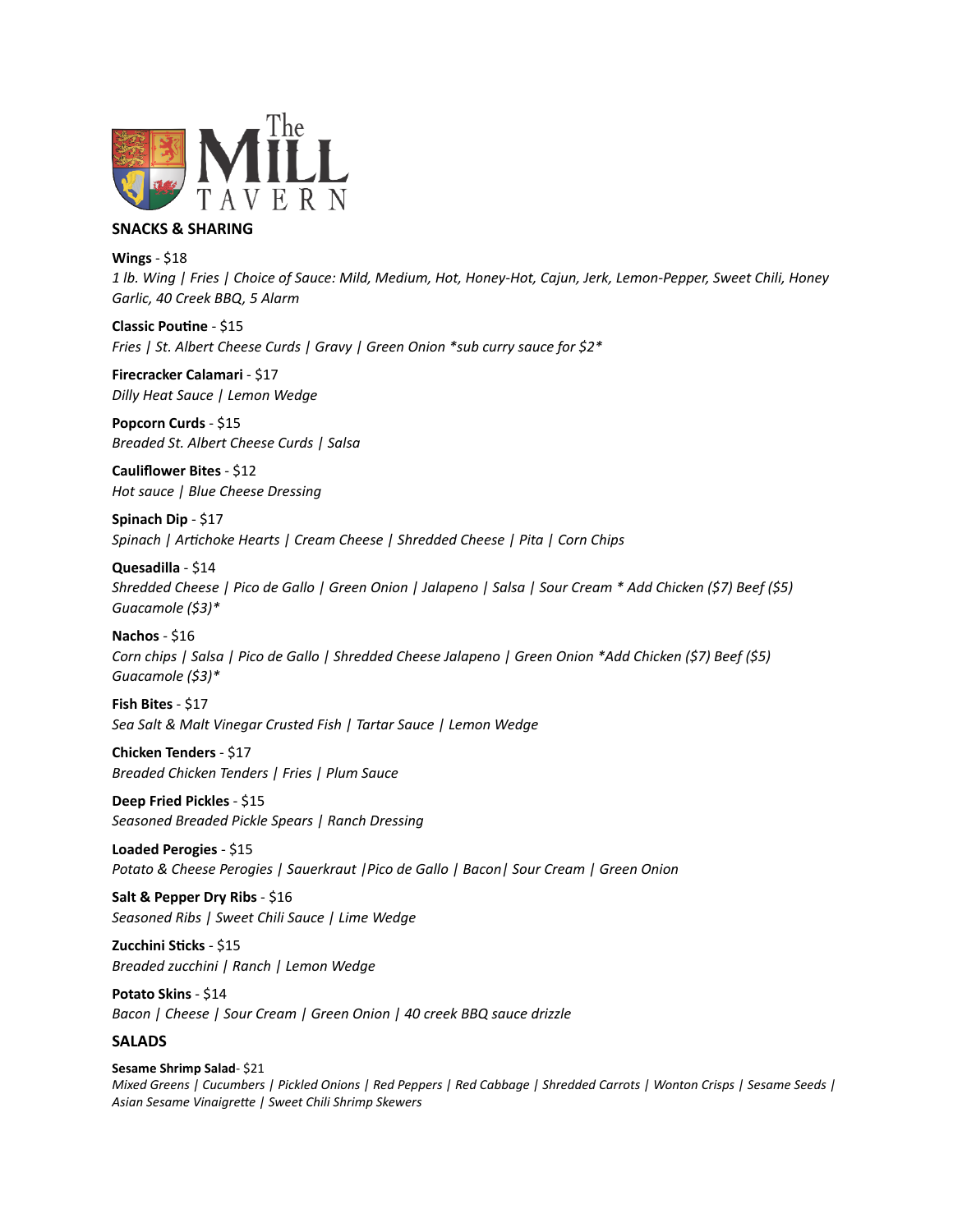#### **Cranberry Walnut Salad** -\$18

*Mixed Greens | Goat Cheese | Walnuts | Dried Cranberries | Maple Bacon | Granny Smith Apples | Lemon Maple Vinaigrette* 

#### **Powerbowl** -\$17

*Mixed Greens | Pico de Gallo | Beets | Squash | Goat Cheese | Green Onion | Wheatberry | Lentil | Rice | Mung Bean | Adzuki Bean | Pearl Barley | Navy bean* 

## **Garden Salad**- \$16 *Mixed Greens | Cucumbers | Cherry Tomatoes | Shredded Carrots |Pickled Onions | Red Cabbage | Feta | Choice of dressing*

**Caesar Salad** - \$16 *Romaine | Bacon | Parmesan | Croutons | Lemon Wedge| Caesar Dressing* 

*Salad Add-ons: Shrimp (\$7) Salmon (\$10) Steak (\$9) Chicken (\$7)* 

## **SANDWICHES, BURGERS & WRAPS**

*All served with a choice of French fries or Garden Salad \*Upgrade to Caesar Salad, Greek Salad, Sweet Potato Fries, Onion rings or Poutine for \$2.50\** 

**Buffalo Wrap** -\$17 *Breaded Chicken | Mixed Greens | Pico de Gallo | Shredded Cheese | Hot Sauce | Ranch* 

#### **Cauliflower Buffalo Wrap** -\$17

*Breaded Cauliflower | Mixed Greens | Pico de Gallo | Shredded Cheese | Hot Sauce | Ranch* 

#### **The Mill Burger** - \$19

*Two Beef Patties | Brie Cheese | Pickled Onions | Bacon | Mixed Greens | Tomatoes | Chipotle Mayo* 

**Jack Bacon Onion Burger** - \$19 *Two Beef Patties | Bacon Onion Jam | Monterey Jack Cheese | Mixed Greens | Tomatoes | Garlic Mayo* 

# **Mushroom Swiss** - \$18

*Two Beef Patties |Sauteed Mushrooms | Tomatoes | Mixed Greens | Swiss Cheese | 40creek BBQ Sauce* 

**Salmon Burger** - \$20 *Salmon Filet | Mixed Greens | Tomatoes |Dill Aioli | Guacamole* 

#### **Veggie Burger** - \$17

*Veggie Patty | Mixed Greens | Pickled Onions| Cucumbers | Tomatoes | Garlic Mayo* 

**Reuben** - \$19

*Montreal Smoked Meat | Swiss Cheese | Sauerkraut | Marble Rye | 1000 Islands Dressing* 

#### **Philly Cheesesteak** - \$19

*Philly Style Steak | Onions | Peppers | Mushrooms | Shredded Cheese | Hoagie* 

**Drunken Hog** - \$19 *Beer Braised Pulled Pork | Coleslaw | Fried Onions | 40 Creek BBQ Sauce | Pretzel Bun* 

#### **Steak Sandwich** - \$21

*AAA Canadian Sirloin | Garlic Mayo | Sauteed Mushrooms | Crispy Onion Strings* 

**Classic Club** - \$18 *Grilled Chicken | Bacon | Mixed Greens | Tomatoes | Cheddar Cheese | Mayo* 

**Veggie Wrap** - \$17 *Mixed Greens | Pico de Gallo | Carrots | Red Cabbage | Mushrooms | Onions | Red Peppers | 7grain mix | Goat cheese | Balsamic* 

**Caesar Wrap** - \$18 *Romaine | Bacon | Parmesan | Breaded Chicken | Caesar Dressing* 

### **Mains**

**Fish & Chips – \$19** *Sea Salt & Malt Vinegar Crusted Fish | Fries | Tartar | Coleslaw | Lemon \*Add a Second Piece of Fish for \$8* 

# **Fish Tacos** - \$18

*Sea Salt & Malt Vinegar Crusted Fish | Mixed Greens | Pico de Gallo | Jalapeno | Carrot | Cabbage | Pickled Onion | Dill Aioli | Guacamole | Lime*